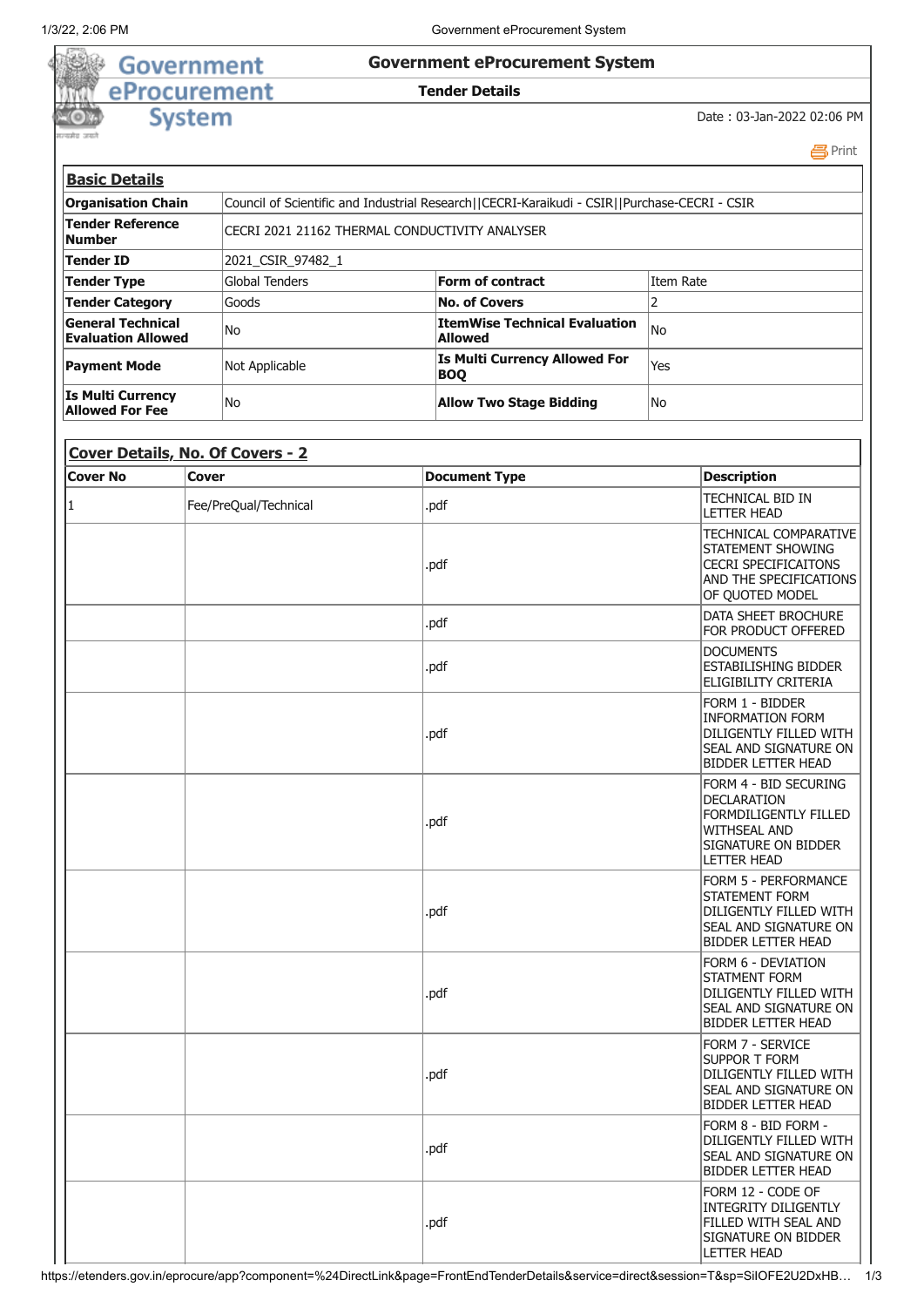|                 | 1/3/22, 2:06 PM                               |                                    |                       |                             |                     | Government eProcurement System                                  |                                 |                          |                                                                                                                                                  |                  |
|-----------------|-----------------------------------------------|------------------------------------|-----------------------|-----------------------------|---------------------|-----------------------------------------------------------------|---------------------------------|--------------------------|--------------------------------------------------------------------------------------------------------------------------------------------------|------------------|
|                 |                                               |                                    |                       |                             | .pdf                |                                                                 |                                 |                          | FORM 15 - AFFIDAVIT FOR<br><b>LOCAL CONTENT</b><br>DILIGENTLY FILLED WITH<br><b>SEAL AND SIGN ON</b><br><b>BIDDER LETTER HEAD</b>                |                  |
|                 |                                               |                                    |                       |                             | .pdf                |                                                                 |                                 |                          | FORM 16 Certificate for<br>subcontracting<br>DILIGENTLY FILLED WITH<br><b>SEAL AND SIGN ON</b><br><b>BIDDER LETTER HEAD</b>                      |                  |
|                 |                                               |                                    |                       |                             | .pdf                |                                                                 |                                 |                          | FORM 17 CERTIFICATE BY<br><b>BIDDER DILIGENTLY</b><br><b>FILLED WITH SEAL AND</b><br>SIGNATURE ON BIDDER<br><b>LETTER HEAD</b>                   |                  |
|                 |                                               |                                    |                       |                             | .pdf                |                                                                 |                                 |                          | <b>MANUFACTURER</b><br>AUTHORISATION<br><b>CERTIFICATE ON</b><br><b>MANUFACTURE LETTER</b><br><b>HEAD SPECIFICALLY FOR</b><br><b>THIS TENDER</b> |                  |
|                 |                                               |                                    |                       |                             | .pdf                |                                                                 |                                 |                          | COPIES GST AND PAN                                                                                                                               |                  |
|                 |                                               |                                    |                       |                             | .pdf                |                                                                 |                                 |                          | <b>ISO CERTIFICATE COPY</b>                                                                                                                      |                  |
|                 |                                               |                                    |                       |                             | .pdf                |                                                                 |                                 |                          | <b>OTHER DOCUMENTS</b>                                                                                                                           |                  |
| 2               |                                               | Finance                            |                       |                             | .xls                |                                                                 |                                 |                          | PRICE OFFER IN BOQ                                                                                                                               |                  |
|                 | <b>Other Important Documents</b>              |                                    |                       |                             |                     |                                                                 |                                 |                          |                                                                                                                                                  |                  |
| S.No            | <b>Category</b>                               |                                    |                       |                             |                     |                                                                 | <b>Sub Category Description</b> |                          | Format/File                                                                                                                                      |                  |
|                 | Purchase Order Details                        |                                    |                       | <b>Sub Category</b>         | Purchase Orders - 1 |                                                                 | Purchase Orders - 1             |                          |                                                                                                                                                  |                  |
|                 |                                               |                                    |                       |                             |                     |                                                                 |                                 |                          |                                                                                                                                                  |                  |
|                 | Tender Fee Details, [Total Fee in ₹ * - 0.00] |                                    |                       |                             |                     | <b>EMD Fee Details</b>                                          |                                 |                          |                                                                                                                                                  |                  |
|                 |                                               |                                    |                       |                             |                     |                                                                 |                                 |                          |                                                                                                                                                  |                  |
|                 | Tender Fee in ₹                               | 0.00                               |                       |                             |                     | <b>EMD Amount in <math>\bar{x}</math></b>                       | 0.00                            |                          |                                                                                                                                                  |                  |
|                 |                                               | Nil                                |                       |                             | Nil                 |                                                                 |                                 |                          | <b>EMD through BG/ST No</b><br>or EMD Exemption                                                                                                  |                  |
|                 | <b>Fee Payable To</b><br><b>Tender Fee</b>    | lNo                                | <b>Fee Payable At</b> |                             |                     |                                                                 |                                 | <b>Allowed</b>           |                                                                                                                                                  |                  |
|                 | <b>Exemption Allowed</b>                      |                                    |                       |                             |                     | <b>EMD Fee Type</b>                                             | fixed                           | <b>EMD Percentage</b>    |                                                                                                                                                  | <b>NA</b>        |
|                 |                                               |                                    |                       |                             |                     | <b>EMD Payable To</b>                                           | Nil                             | <b>EMD Payable At</b>    |                                                                                                                                                  | Nil              |
|                 |                                               |                                    |                       |                             |                     |                                                                 |                                 |                          |                                                                                                                                                  |                  |
|                 | <b>Foreign Currency BOQ Details</b>           |                                    |                       |                             |                     |                                                                 |                                 |                          |                                                                                                                                                  |                  |
|                 | S.No Currency                                 |                                    |                       |                             |                     | Conversion rate in ₹                                            |                                 |                          |                                                                                                                                                  |                  |
| 1               | <b>US Dollar</b>                              |                                    |                       | <b>NA</b>                   |                     |                                                                 |                                 |                          |                                                                                                                                                  |                  |
| 2               | European Euro                                 |                                    |                       | <b>NA</b>                   |                     |                                                                 |                                 |                          |                                                                                                                                                  |                  |
| 3<br>4          | <b>British Pound</b>                          |                                    |                       | <b>NA</b>                   |                     |                                                                 |                                 |                          |                                                                                                                                                  |                  |
| 5               | Australian Dollar<br><b>Swiss Franc</b>       |                                    |                       | <b>NA</b><br><b>NA</b>      |                     |                                                                 |                                 |                          |                                                                                                                                                  |                  |
| 6               | Japanese yen                                  |                                    |                       | <b>NA</b>                   |                     |                                                                 |                                 |                          |                                                                                                                                                  |                  |
|                 | Canadian Dollar                               |                                    |                       | <b>NA</b>                   |                     |                                                                 |                                 |                          |                                                                                                                                                  |                  |
| 8               | Singapore Dollar                              |                                    |                       | <b>NA</b>                   |                     |                                                                 |                                 |                          |                                                                                                                                                  |                  |
|                 |                                               |                                    |                       |                             |                     |                                                                 |                                 |                          |                                                                                                                                                  |                  |
|                 | Work / Item(s)                                |                                    |                       |                             |                     |                                                                 |                                 |                          |                                                                                                                                                  |                  |
| <b>Title</b>    |                                               |                                    |                       |                             |                     | CECRI 2021 21162 THERMAL CONDUCTIVITY ANALYSER                  |                                 |                          |                                                                                                                                                  |                  |
|                 | <b>Work Description</b>                       |                                    |                       |                             |                     | CECRI 2021 21162 THERMAL CONDUCTIVITY ANALYSER WITH ACCESSORIES |                                 |                          |                                                                                                                                                  |                  |
| <b>Details</b>  | <b>Pre Qualification</b>                      | SEE TENDER DOCUMENT                |                       |                             |                     |                                                                 |                                 |                          |                                                                                                                                                  |                  |
|                 | <b>Independent External</b>                   | <b>NA</b>                          |                       |                             |                     |                                                                 |                                 |                          |                                                                                                                                                  |                  |
|                 | <b>Monitor/Remarks</b><br>Tender Value in ₹   | <b>NA</b>                          |                       | <b>Product Category</b>     |                     | Laboratory and scientific                                       |                                 | <b>Sub category</b>      |                                                                                                                                                  | NA               |
|                 |                                               |                                    |                       |                             |                     | equipment                                                       |                                 |                          |                                                                                                                                                  |                  |
| <b>Location</b> | <b>Contract Type</b>                          | Tender<br><b>KARAIKUDI Pincode</b> |                       | <b>Bid Validity(Days)</b>   |                     | 120<br>630003                                                   |                                 |                          | <b>Period Of Work(Days)</b>                                                                                                                      | 120<br><b>NA</b> |
| <b>Address</b>  | <b>Pre Bid Meeting</b>                        | <b>NA</b>                          |                       | <b>Pre Bid Meeting Date</b> |                     | <b>NA</b>                                                       |                                 | <b>Bid Opening Place</b> | <b>Pre Bid Meeting Place</b>                                                                                                                     | <b>ONLINE</b>    |